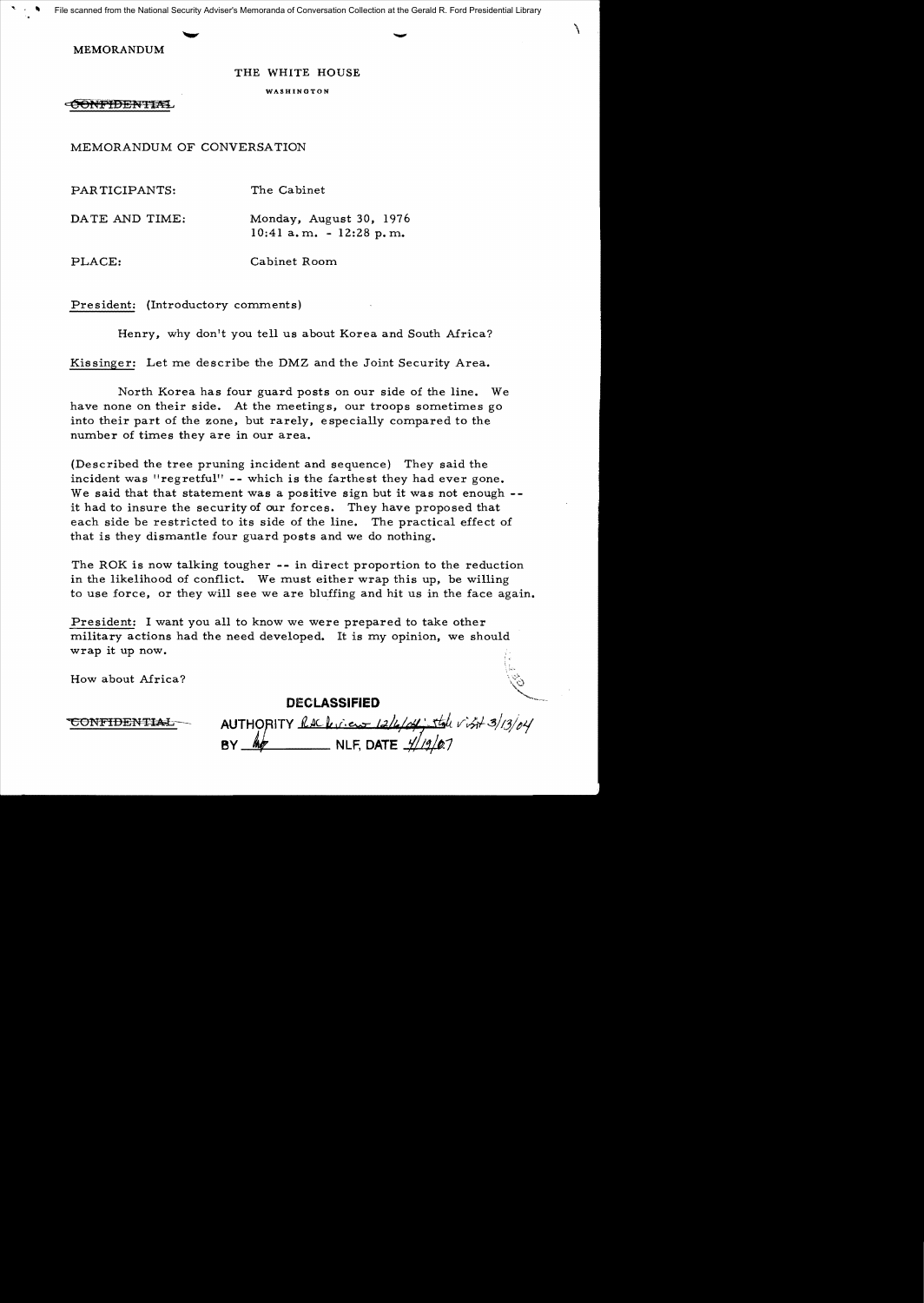## **EONFIDENTIA**

-

Kissinger: There is a guerrilla war now going on in Rhodesia. There is the beginning of one in South-West Africa and the UN resolution that South African occupation there is illegal.

On Rhodesia, the guerrilla war is supported by all the surrounding states. In April, the confrontation states agreed not to let outside powers into the guerrilla war. This is to keep the Communists out. It is our and South Africa's judgment that if there is no resolution, it is inevitable that the whites will be wiped out **--** it is just a matter of how long. The eventual outcome is foreordained.

If Rhodesia falls because of the Soviet/Cuban intervention, there will be an acceleration toward them and there will be a race war in South Africa. So, it is very important whether the changes in Rhodesia and South-West Africa come about through American help or through Soviet/ Cuban assistance - - it is decisive for Africa. This is the judgment of all the countries involved **--** including South Africa. If nothing is done, South Africa may be forced to help the whites in Rhodesia, and then we will have Angola once again, but this time the whites against the blacks.

(Describes the prospects in Namibia) In Rhodesia we have to get South African support and that of the four confrontation states **--** including shutting down the guerrilla war if there is a settlement. I don't want to go into the details of the negotiations, but we do have a chance **--** <sup>a</sup> better one in Namibia than in Rhodeisa.

I realize we don't need more African turmoil in a campaign, but if it doesn't come off now, we are faced with an increasingly brutal war, with the eventual loss of Rhodesia and a race war against South Africa.

Bush: We clearly agree with Secretary Kissinger's view. The trend is inexorable if nothing is done. The black guerrilla leaders are divided but united on the principle that a white Rhodesia is anathema. We had an earlier extimate of six months; now we think it is more like a year to 18 months.

Kissinger: South Africa thinks the year can be cut down if the other side has foreign officers and even more if they have foreign troops. To do it, the moderates have to get Machel on board and then get the guerrillas together. And there is a powerful predisposition to let nature take its course **--** with the tragic results I have indicated.

Bush: We can't say how many Cubans are there, but there are some in Mozambique. But we just don't yet have precise data.

**CONFIDENTIAL**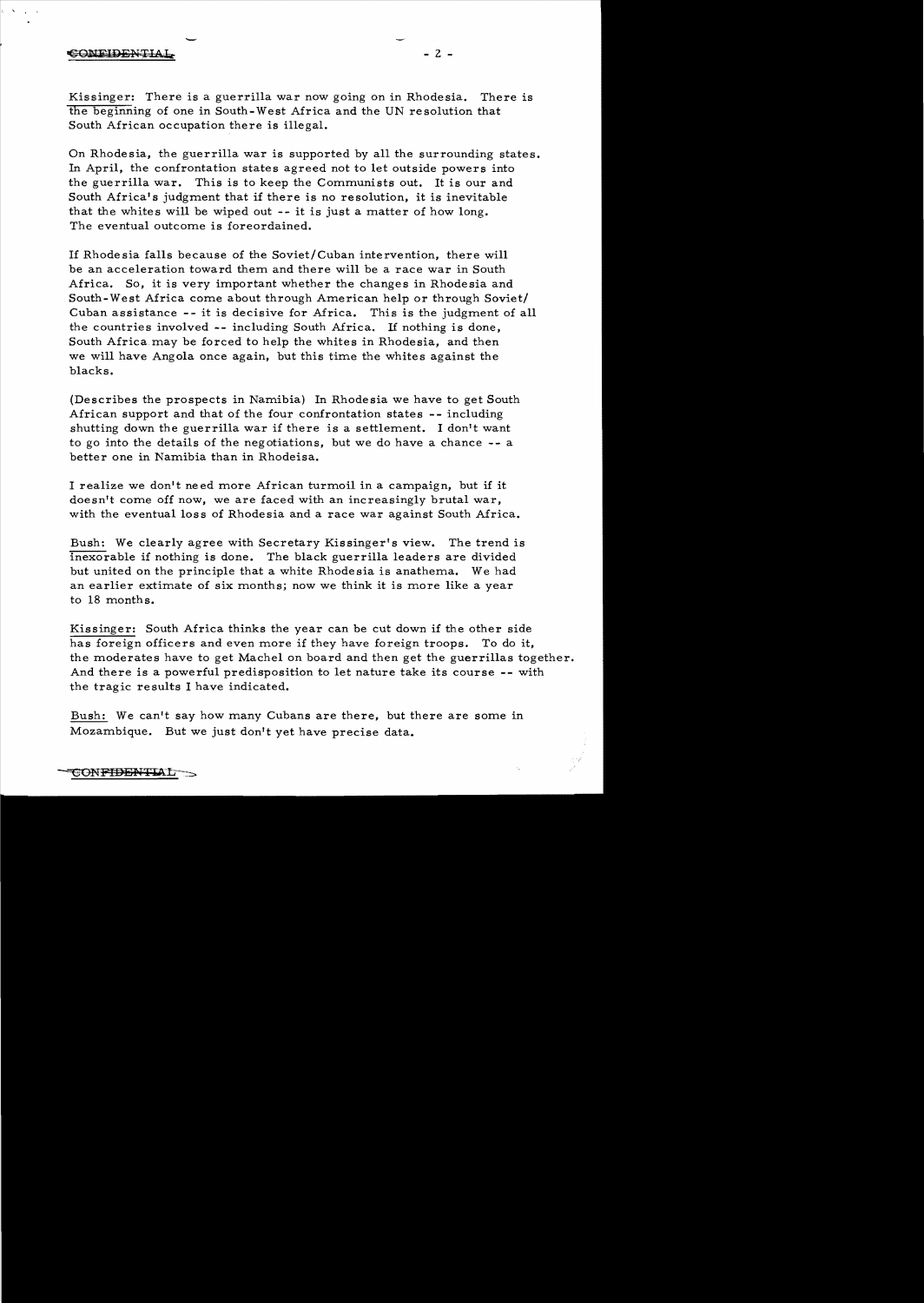## SONFIDENTIAL

President: Let me just make one overall observation. We have a tough campaign ahead. I said we were ready to do more in Korea, if necessary, despite the embarrassment of having it come right after my acceptance speech. If we needed to, we could have done it. Also here, it is right and we are going to do it. We will take whatever political consequences there are, although I think in the long run they will be good.

This is true across the board. Don't just make recommendations based on the campaign. Tell me what is right to do.

(Kleppe on National Parks improvement)

(Marsh on Congressional activities)

(Greenspan on the Economy)

- - - 3

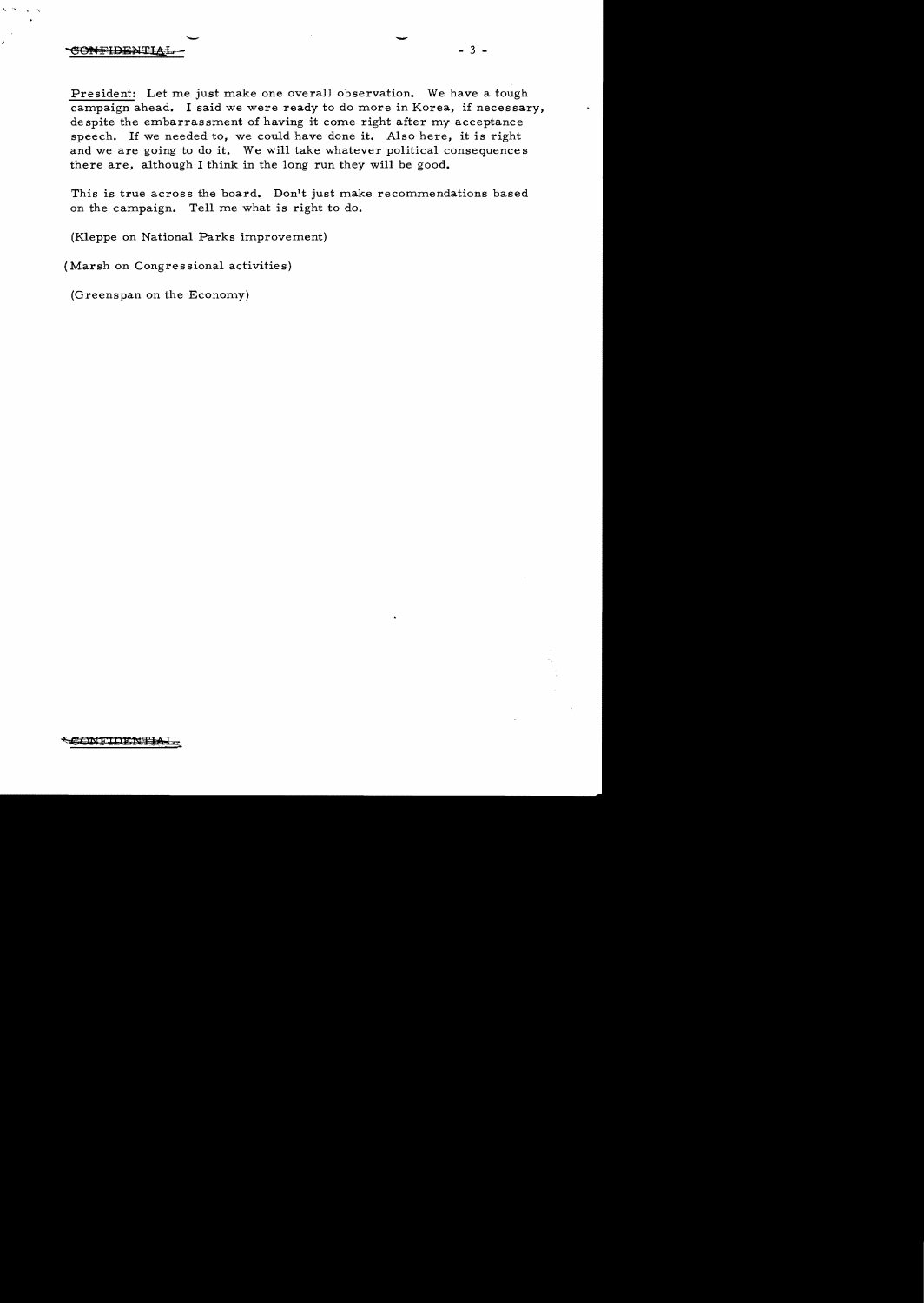Carmiet Unty 76  $\frac{1}{\sqrt{10.41-12}}$  : 28 pm P (Introd comment) Henry why don't you tell no dent Kuns & SM.A.  $K(D$  recribes  $c$   $D/M$   $2 + c$   $\overline{US}A$ ). NK has 4 gerard postoar ann side of line we have more in their side. At mity, am torge societimes go into their particle zone hunt rarely, especimponed & them in ome and. (Discuted très premier concedent + separement) They soul cancellent are regretful - a faithert thony had ever gone. We said that a post partie Liga but withough - had to ensure security of forces. Though proposed each side being restoritor to a recluder in helehood of complexit. We count within wrong this up, he willing h esse face, or thing will see we are bluffing + but because face again I won't you all to have we were present take when mit actions had need dayed. It my quin me should any it now. How old A apricion. K Thur is a geomethe worken Rhockein. There Je bleg. for in SWA + UN Reed. Chat SA orcipations de Muzal. On Khodesia, i quantla com is supported by alle semanding states. De Cent, a compatition guerrilla work. This to hape Chestant. It am + Sol perloment Chat if we resolution In insurterle contrates will be unpelant - just **DECLASSIFIED** 

Viroy

**AUTHORITY** be backeries re/6/04; stile visit 3/13/04  $\frac{mv - hv}{w}$  NLF, DATE  $\frac{\frac{1}{4}}{2}$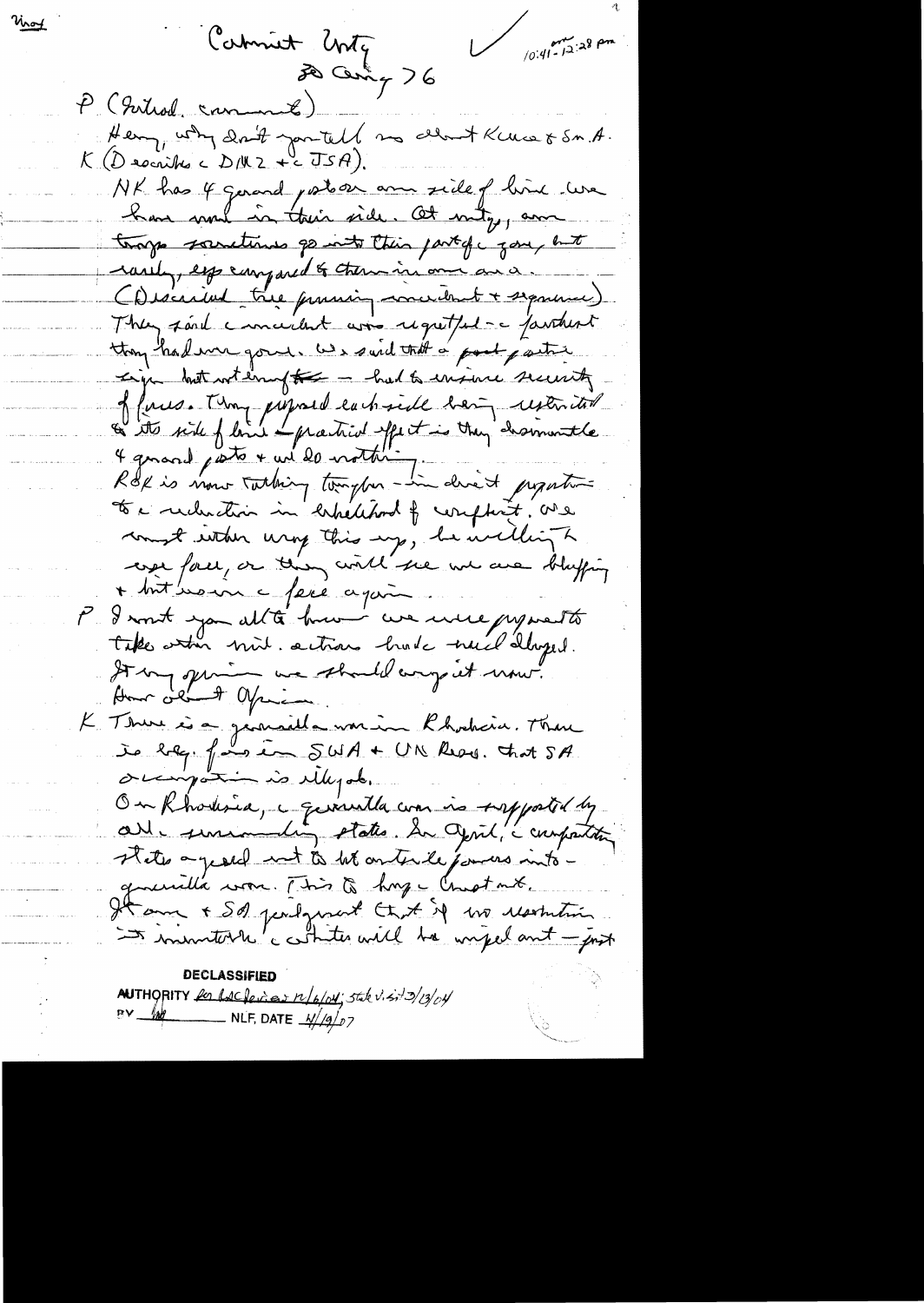ce motter of home harge The environment antique De forsorlande. Je Rhodrick fello brange & SU/Certon intervitoire there will be one acceleration forward them + the will be have come in SA. So, it is uny ung estant whether a changes en Khodisin & Sor A come dont them US and or three SU Contour appear it is decepture for Oprica, This is a persponent of det-und SP. If within is driv, SA way by accent halge arbites + then are until home Georgola and again, but this time whites against blacks.<br>(Describes prospects in Numbria) Son Absorbance we have to get SA suggest that P - 4 compositation states - ind shutting down c querrilla. I internet 6 qu'into detaits fivegat, but me de home a chance; bitter Illetige une cloude souled sonne Officien humand-von a companger, but if it dagent came of vous me faced w/ ordinarion plg brutal war ! as / enstand Bush We clearly agree w/HAK min The Trund is independent of within is drive. The black quereilla leaders are demided but united that a contrate Rhommain is concentrance, we thank an early est of 6 mes; now no think A more bity or year-18 mo. K S.A. Ot to a gent le com be not donn al Poinga officier + were more of foreign troops. Ti da it, a vischwater hour to get madel a board & then get a quarrilles together. and there

 $\mathcal{L}(\mathcal{A})$